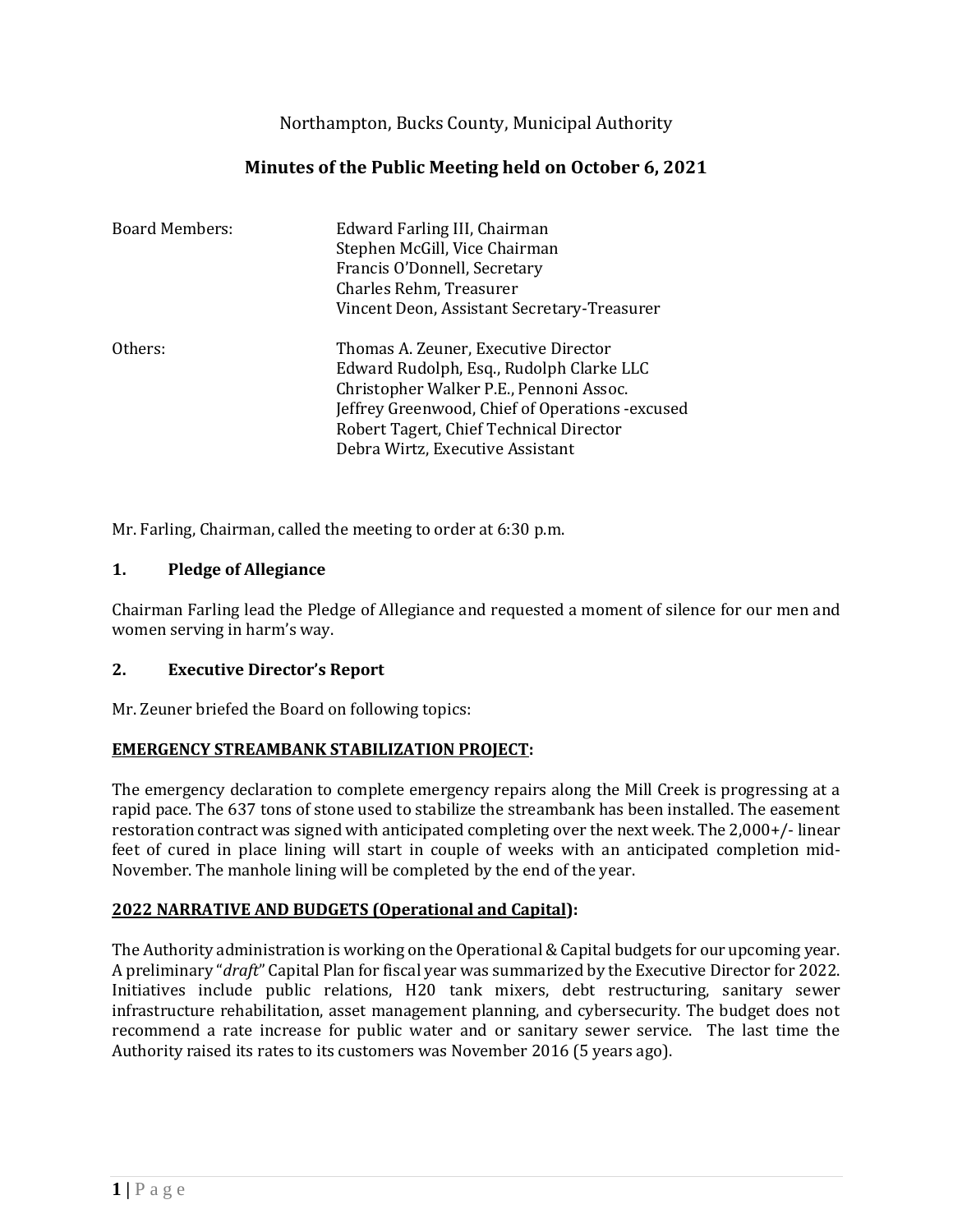### **SUPPLY CHAIN ISSUES:**

This Authority along with all other industries are being adversely impacted by supply chain shortages. By way of example, a pick-up truck made to order had a four (4) to six (6) week lead-time only a year and a half ago. This evening, management is recommending purchasing two (2) new trucks. We have been advised that delivery cannot be confirmed, but we should anticipate a leadtime of thirty-six (36) to forty -two (42) weeks. The generator for this administration building recently awarded by the Board use to have a lead-time of four (4) to six (6) weeks is now unknown, awaiting confirmation. A common commodity, such as ductile iron pipe was typically a stock item is now quoted at eight (8) to nine (9) months for volume purchases.

### **3. Citizens' Concerns**

None

## **4. Approval of the Minutes of September 1, 2021 & September 15, 2021**

A motion (Deon-McGill) made to approve the Minutes of September 1 & September 15, 2021, passed with 5 ayes.

### **5. Check Requisitions / Accounts Payable**

A motion (Rehm-McGill) adopting the following resolution passed 5 with ayes.

**Requisition No. 2235** dated 09/15/2021 in the amount of \$479,454.17.

The major items paid under **Requisition No. 2235** are as follows: BCWSA – Water - \$165,973.79; C & S Solutions Inc. - \$1,283.45; CSL Services Inc. - \$6,775.00; Custom Care Property Maintenance \$1,020.00; Independence Blue Cross - \$14,523.64; JH Shanahan - \$2,560.00; Karl Hops Inc. - \$1,699.61; Keystone Engineering - \$3,437.73; LookFirst Tech. - \$1,545.00; M & M Landscaping - \$3,582.80; MGK Industries Inc. - \$14,500.00; Mary McFillin - \$2,500.00; Offit Kurman - \$1,858.50; Pennoni Assoc. Inc. - \$60,193.58; Rudolph Clarke LLC - \$17,200.00; Teamsters Health & Welfare Fund - \$17,677.55; Trimble Inc. - \$17,333.10; Upper South MUA - \$52,399.07; USPS - \$7,500.00; Verizon - \$1,602.79 and \$75,000.00 for payroll.

**Requisition No. 2236** dated 09/30/2021 in the amount of \$657,582.41.

The major items paid under **Requisition No. 2236** are as follows: Analytical Laboratories - \$14,450.00; BCWSA – Sewer - \$429,978.68; Chet's Printing - \$1,140.00; Coyne Chemical - \$1,180.40; Eclipse Exterior Cleaning - \$6,750.00; First National Bank of Newtown - \$59,129.38; Guardian - \$4,052.43; Hannon Auto Service - \$2,255.49; Industrial Trainers of America - \$2,985.00; Karl Hops Inc. - \$1,085.54; LB Water Service - \$3,746.86; Passerini & Sons Inc. - \$17,668.26; RIO Supply Inc. - \$6,686.51; Warminster MUA - \$23,324.36 and \$75,000.00 for payroll.

**Requisition No. 2237** dated 10/06/2021 in the amount of \$223,880.88.

The major items paid under **Requisition No. 2237** are as follows: Cues - \$2,950.00; Frank O'Donnell - \$1,099.00; Gannett Fleming Co. - \$1,900.00; Link Computer Corp. - \$3,803.79; M & M Landscaping - \$4,022.20; PECO - \$14,008.52; Pollard Water - \$1,367.60; RIO Supply Inc. - \$30,375.00; Teamsters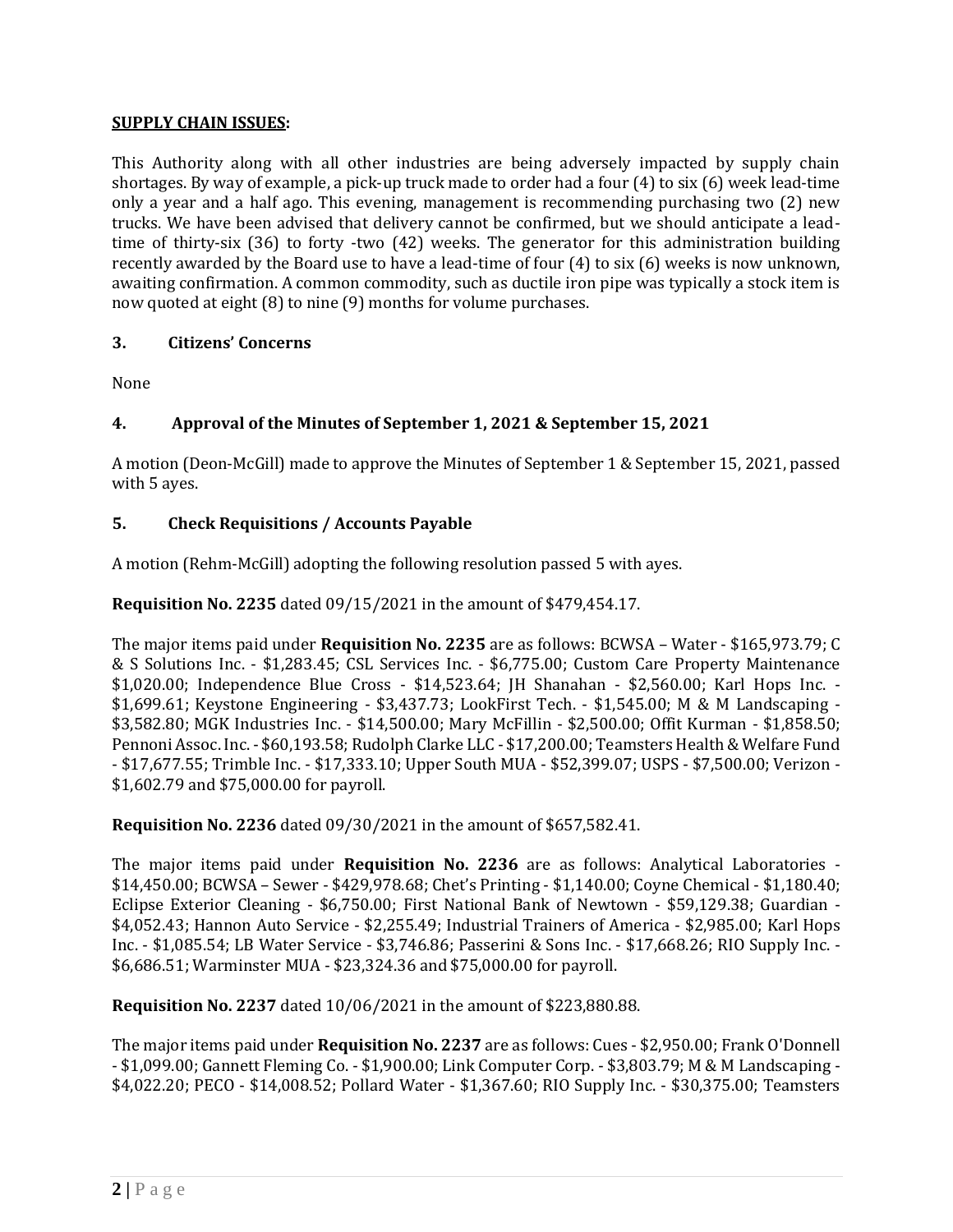Health & Welfare Fund - \$17,677.55; Upper South MUA - \$56,063.78; USPS - \$7,500.00; Verizon - \$1,602.79 and \$75,000.00 for payroll.

### **6. Finances – Modification Resolution #2021-1251**

A motion (O'Donnell-McGill) made to approve Resolution #2021-1251 dated October 6, 2021, as follows:

#### *RESOLUTION NO. 2021-1251*

#### *OCTOBER 6, 2021*

#### *NORTHAMPTON, BUCKS COUNTY, MUNICIPAL AUTHORITY BUCKS COUNTY, PENNSYLVANIA*

*A RESOLUTION AUTHORIZING THE MODIFICATION OF THE A NOTE ISSUED BY THE NORTHAMPTON, BUCKS COUNTY, MUNICIPAL AUTHORITY (THE "AUTHORITY") OF ITS WATER AND SEWER REVENUE NOTE (THE "2017 NOTE"), ORIGINALLY ISSUED IN THE PRINCIPAL AMOUNT OF SIX MILLION TWO HUNDRED SEVENTY TWO THOUSAND THREE HUNDRED FORTY NINE DOLLARS AND FORTY FIVE CENTS (\$6,272,349.45); ACCEPTING A PROPOSAL FOR THE MODIFICATION OF 2017 NOTE; AUTHORIZING THE PROPER OFFICERS OF THE AUTHORITY TO EXECUTE AND DELIVER THE MODIFIED 2017 NOTE (DEFINED BELOW) AND OTHER LOAN DOCUMENTS REQUIRED IN CONNECTION THEREWITH; APPROVING, RATIFYING AND CONFIRMING THE ACTION OF SUCH OFFICERS; MAKING COVENANTS, REPRESENTATIONS AND WARRANTIES AS TO CERTAIN TAX MATTERS; APPOINTING NOTE COUNSEL TO THE AUTHORITY; PROVIDING FOR THE EFFECTIVE DATE OF THE RESOLUTION; DECLARING THE EFFECTIVENESS OF THE BALANCE OF THE RESOLUTION UPON INVALIDITY OF ANY PROVISION, SECTION, SENTENCE, CLAUSE OR PART OF THIS RESOLUTION; AND REPEALING INCONSISTENT PROVISIONS.*

*WHEREAS, the Northampton, Bucks County, Municipal Authority, Bucks County, Pennsylvania (the "Authority"), is a municipal authority incorporated under the laws of the Commonwealth of Pennsylvania for the purposes set forth in the Municipalities Authorities Act, 53 Pa.C.S. §§5601 et seq. (the "Authorities Act"); and*

*WHEREAS, on July 10, 2017, the Authority issued its tax-exempt Water and Sewer Revenue Note, in the amount of \$6,272,349.45 (the "2017 Note"), which 2017 Note was purchased by First National Bank and Trust Co. of Newtown (the "Bank");*

*WHEREAS, the proceeds of the 2017 Note were used by the Authority to refund the Authority's Water and Sewer Revenue Bonds, Series of 2006 (the "2006 Bonds");* 

*WHEREAS, the proceeds of the 2006 Bonds were used (i) to fund the Authority's capital improvement program; (ii) to fund a bond reserve fund; and (iii) to pay certain expenses related to the issuance of the 2006 Bonds (the "2006 Project");*

*WHEREAS, the Authority and the Bank have agreed to modify the 2017 Note to reduce the tax-exempt interest rate that accrues on the 2017 Note, beginning as of September 1, 2021, from the current annual interest rate of 2.50% to an annual interest rate of 1.65% per annum (the "Modification");*

*WHEREAS, the Modification of the 2017 Note is a "significant modification" as defined under Treasury Regulation §1.1001-3 and as a result, the Modification of the 2017 Note is treated as a reissuance for federal income tax purposes whereby the 2017 Note is deemed to be exchanged for the Modified 2017 Note.* 

*WHEREAS, the Bank's proposal to modify the 2017 Note has been received and reviewed by the Board of Directors of the Authority (the "Board"), and the Board has determined to accept the Bank's proposal, which is attached hereto Exhibit A and incorporated herein;* 

*WHEREAS, the Authority desires by this resolution (the "Resolution") to authorize and approve all actions necessary and appropriate to facilitate the modification of the 2017 Note, and the execution and delivery of a Loan Modification Agreement (the "Modification Agreement") and such other related documents as are necessary to consummate the modification transaction contained in the Bank's proposal (all such documents collectively, the "Modification Documents"), all in accordance with the Authorities Act and other applicable law; and*

#### *NOW, THEREFORE, BE IT RESOLVED, by the Board that:*

*SECTION 1. Authorization and Issuance of Note and Approval of 2017 Project. The Authority hereby approves the modification of the 2017 Note, which currently has an outstanding principal balance of approximately THREE MILLION NINE HUNDRED FORTY NINE THOUSAND DOLLARS AND TWELVE CENTS (\$3,949,292.12). The Authority originally authorized the issuance of the 2017 Note as indebtedness pursuant to the Authorities Act, and hereby confirms such authorization.*

*SECTION 2. Terms and Form of Note. The 2017 Note, as modified (the "Modified 2017 Note"), shall continue to be a revenue note. The form of the Modified 2017 Note, whether it be a modified note, note allonge, or note amendment, shall be as approved by the Authority and the Authority Solicitor, the execution and delivery thereof to constitute conclusive evidence of Authority approval and approval by the Authority Solicitor. The Authority agrees that it shall include in all future budgets to be adopted by the Authority during the term of the Modified 2017 Note, an appropriation to pay from its revenues in each year, one hundred percent (100%) of the debt service due under the Modified 2017 Note for such year and will duly pay or cause to be paid when due the principal of and interest when due.*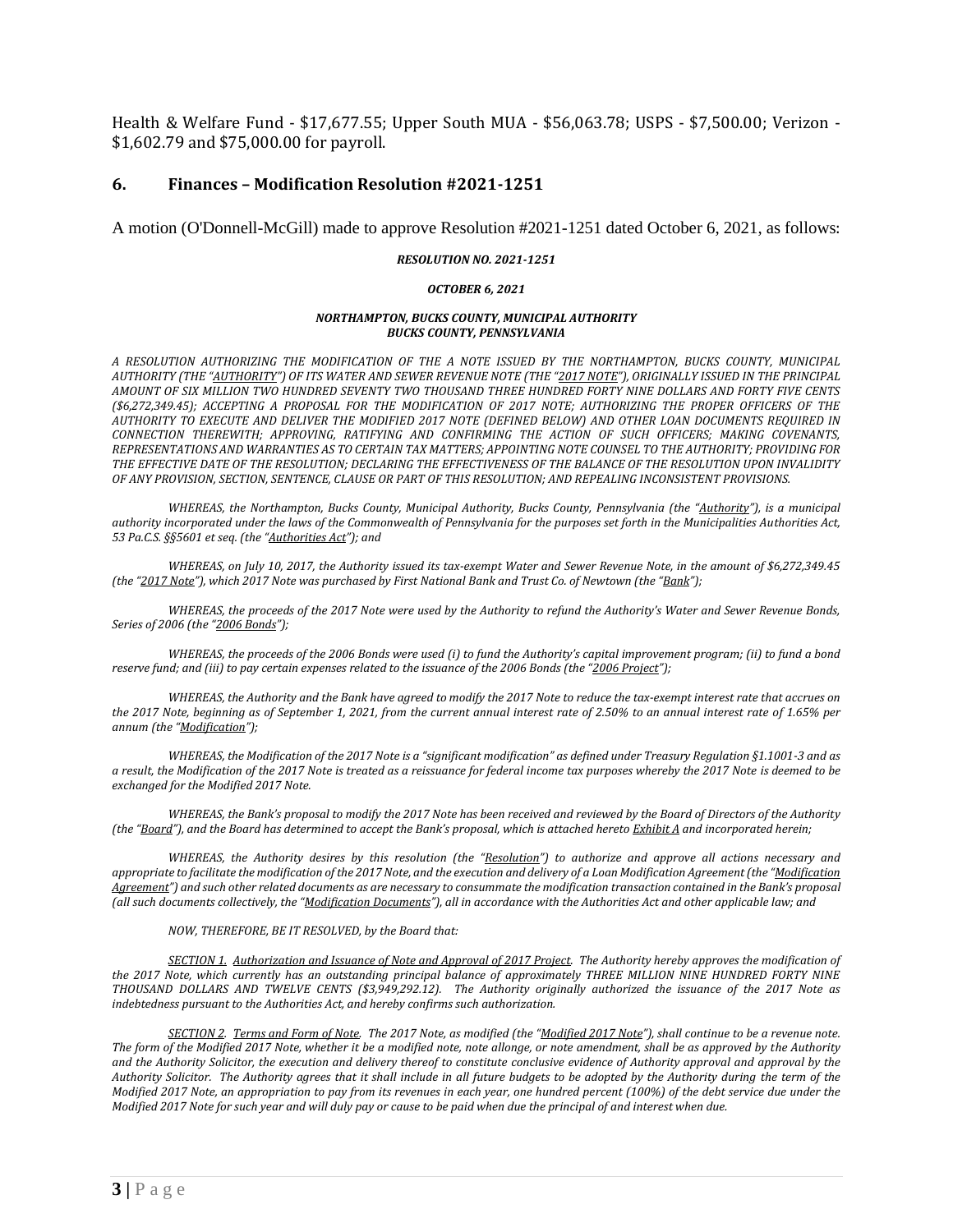*SECTION 3. Execution, Authentication and Delivery of Modification Transaction Documents. The proper officers of the Authority are hereby authorized and directed to execute and deliver the Modified 2017 Note to the Bank as the purchaser and current holder of the 2017 Note, upon compliance with all of the conditions precedent to such delivery required by the Authorities Act, this Resolution and the Modification Documents. Furthermore, the proper officers of the Authority are hereby authorized and directed to execute and delivery the Modification Agreement and all other Modification Documents, and to take such other action as may be necessary or appropriate in order to effectuate the Modification of the 2017 Note, all in accordance with the Resolution, the Authorities Act and the Modification Documents and all substantially in the forms of such documents as may be approved by the Authority and the Authority Solicitor, the execution and delivery thereof to constitute conclusive evidence of Authority's approval thereof. The Modified 2017 Note and the other Modification Documents shall be executed either by the Chairman or Vice Chairman of the Authority and shall have the corporate seal of the Authority affixed thereto and be duly attested by the Secretary or Assistant Secretary (or any acting Secretary or Assistant Secretary appointed for such purpose) of the Authority.*

*SECTION 4. Federal Tax Covenants. The Authority hereby covenants that it will at all times do and perform all actions and things within its power which are necessary or desirable in order to assure that interest paid on the Modified 2017 Note will, for purposes of federal income taxation, be and remain excludable from the gross income of the recipients thereof and that it will refrain doing or performing any act or things that would cause such interest not to be so excludable and to otherwise comply with the requirements of Sections 103 and 141 through 150 of the Internal Revenue Code of 1986, as amended (the "Code"). The Authority further covenants that it will make no investment or other use of the proceeds of the Modified 2017 Note, which, if such investment or use had been reasonably expected on the date of issuance of the Modified 2017 Note, would cause the Modified 2017 Note to be "arbitrage bond" within the meaning of Section 148 of the Code, and the regulations applicable thereto and that this covenant shall extend throughout the term of the Modified 2017 Note and shall apply to all amount which are proceeds of the Modified 2017 Note for purposes of said section and regulations. Neither the Treasurer nor any other official or agent of the Authority shall make any investment inconsistent with the foregoing covenant. The Treasurer and all other Authority officials responsible for investment shall follow the advice or direction of note counsel for the Authority ("Note Counsel") as to investments, which may be made in compliance with this covenant. The appropriate officers of the Authority are hereby authorized to execute a tax compliance agreement (the "Tax Compliance Agreement") to carry out the foregoing covenants. The Tax Compliance Agreement shall be in the form acceptable to the Authority's Note Counsel, with such changes as may be approved by the officer executing the Tax Compliance Agreement, upon the advice of Note Counsel, such approval to be conclusively evidenced by such officer's execution of the Tax Compliance Agreement. If required by the Tax Compliance Agreement, there shall be established a "bond rebate fund," which shall be held and maintained by the Authority in accordance with the Tax Compliance Agreement, separate and apart from other funds of the Authority. The foregoing tax covenants may be excused or modified if, and to the extent that, the Authority receives an opinion of nationally recognized Note Counsel that such absence of compliance will not adversely affect the exemption from federal income taxation of interest on the Modified 2017 Note.* 

*SECTION 5. Qualified Tax-Exempt Obligations. In accordance with the Code, the Authority hereby represents and warrants, after due investigation and to the best of its knowledge, that: (i) the Modified 2017 Note is not a "private activity bond" within the meaning of Section 141 of the Code, and (ii) the aggregate face amount of "qualified tax-exempt obligations" within the meaning of Section 265(b)(3)(B) of the Code (which includes qualified 501(c)(3) bonds but not any other private activity bond) issued or to be issued by the Authority (and all other*  issuers which must be aggregated with the Authority pursuant to the Code), excluding current refunding obligations not required to be taken *into account for purposes of that Section of the Code and further excluding those bonds "deemed designated" under the Code, is not reasonably expected to exceed \$10,000,000 during the 2021 calendar year. The Authority hereby acknowledges that the 2017 Note qualified as a "qualified*  tax-exempt obligation" within the meaning of Section 265(b)(3)(B) of the Code. The Authority intends the Modified 2017 Note to be a "qualified *tax-exempt obligation" for purposes of Section 265(b)(3)(B) of the Code, by reason of being "deemed designated" under Section 265(b)(3)(D)(ii) of the Code. To the extent the Modified 2017 Note is not "deemed designated," the Authority intends to designate the Modified 2017 Note to be a "qualified tax-exempt obligation" within the meaning of Section 265(b)(3)(B) of the Code to the extent permitted by applicable law. The Authority hereby authorizes the proper officers of the Authority to execute a certificate to that effect at the time of the Modification of the 2017 Note.* 

*SECTION 6. Appointment of Note Counsel. In connection with the Modification of the 2017 Note, the Authority hereby appoints the firm of Obermayer Rebmann Maxwell & Hippel LLP as Note Counsel.*

*SECTION 7. Further Actions. The Chairman or Vice Chairman and Secretary or Assistant Secretary (or any Acting Secretary or Assistant Secretary appointed for such purpose), or any duly appointed successors, as the case may be, in the name of and on behalf of the Authority are hereby authorized to execute any agreements, instruments or documents and to do or cause to be done any and all acts and things deemed necessary or appropriate for the carrying out of the purposes of this Resolution and to comply with the Authorities Act and the Modification Documents.*

*SECTION 8. Ratification. The Authority approves, ratifies and confirms all actions heretofore taken by officers of the Authority in connection with the undertakings herein contemplated.*

*SECTION 9. Severability. In the event any provision, section, sentence, clause or part of this Resolution shall be held to be invalid, such invalidity shall not affect or impair any remaining provision, section, sentence, clause or part of this Resolution, it being the intent of the Authority that such remainder shall be and shall remain in full force and effect.*

| SECTION 10. | Repealer. All prior resolutions or parts thereof inconsistent herewith are hereby repealed.  |
|-------------|----------------------------------------------------------------------------------------------|
| SECTION 11. | Effective Date. This Resolution shall take effect on the earliest date permitted by the Act. |

passed with 5 ayes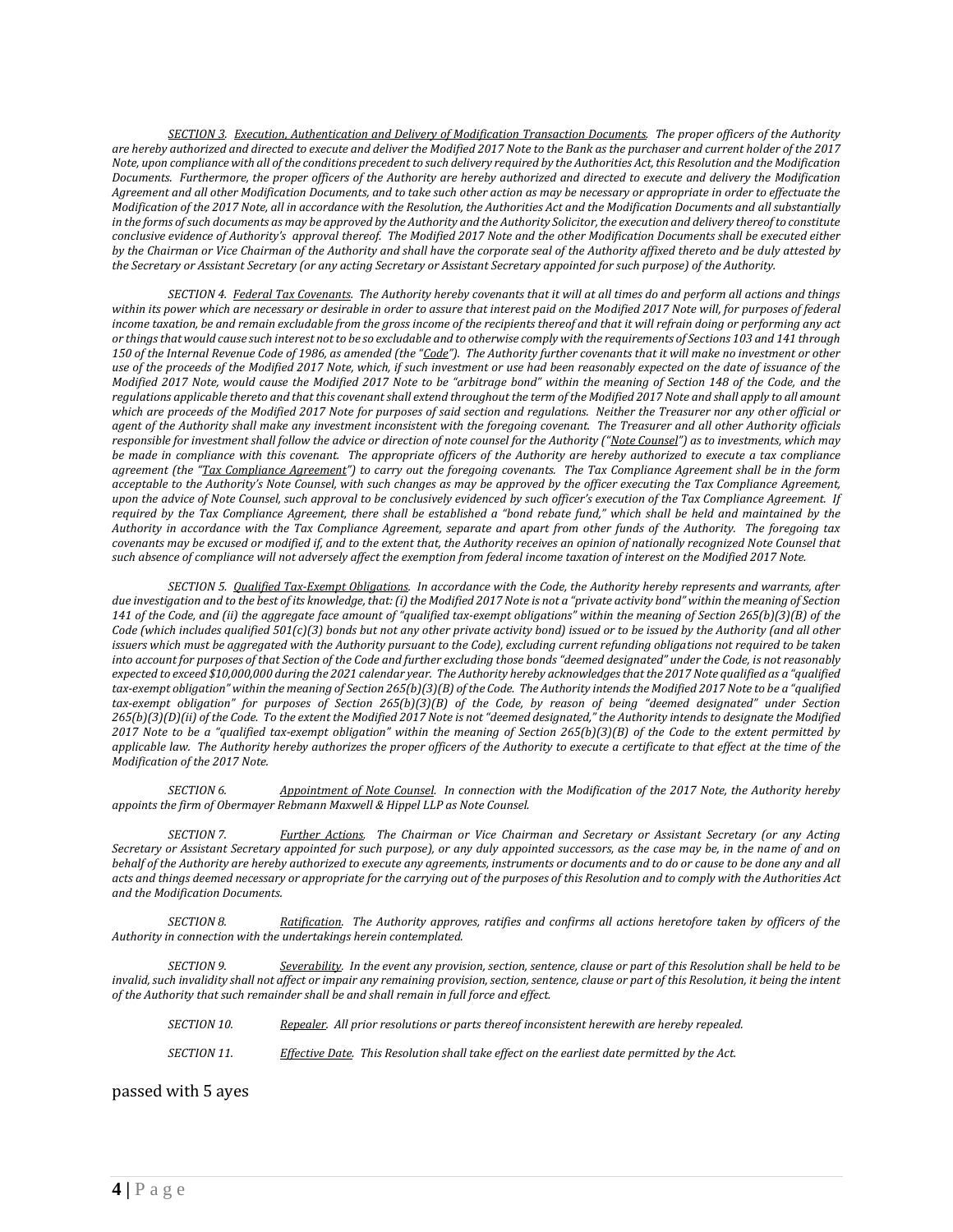### **7. Finances - New Loan Resolution #2021-1252 PRI-USSA Basin Rehabilitation**

The Authority must rehabilitate select portions of its oldest sanitary sewer infrastructure in the region that currently flows into the Upper Southampton basin and a basin identified as PR-1 as identified on the Authority's "Corrective Action Plan" (CAP) as filed with the Pennsylvania Department of Environmental Protection. This is a new NOTE (debt instrument) between the Authority and the 1st National Bank of Newtown, with a fixed annual interest rate of 1.65%.

A motion (Deon-McGill) made to approve Resolution #2021-1252 dated October 6, 2021, as follows:

### *RESOLUTION NO 2021-1252*

#### *October 6, 2021*

#### *NORTHAMPTON, BUCKS COUNTY, MUNICIPAL AUTHORITY BUCKS COUNTY, PENNSYLVANIA*

*A RESOLUTION AUTHORIZING THE ISSUANCE BY THE NORTHAMPTON, BUCKS COUNTY, MUNICIPAL AUTHORITY (THE "AUTHORITY") OF ITS WATER AND SEWER REVENUE NOTE (THE "NOTE") IN THE PRINCIPAL AMOUNT OF THREE MILLION EIGHT HUNDRED TWENTY THOUSAND ONE HUNDRED SIXTY TWO DOLLARS AND FIFTY CENTS (\$3,820,162.50); ACCEPTING A PROPOSAL FOR THE PURCHASE OF THE NOTE; AUTHORIZING THE PROPER OFFICERS OF THE AUTHORITY TO EXECUTE AND DELIVER THE NOTE AND OTHER LOAN DOCUMENTS REQUIRED IN CONNECTION THEREWITH; APPROVING, RATIFYING AND CONFIRMING THE ACTION OF SUCH OFFICERS; MAKING COVENANTS, REPRESENTATIONS AND WARRANTIES AS TO CERTAIN TAX MATTERS; AUTHORIZING THE REIMBURSEMENT FROM NOTE PROCEEDS OF CERTAIN PROJECT EXPENDITURES; APPOINTING NOTE COUNSEL TO THE AUTHORITY; PROVIDING FOR THE EFFECTIVE DATE OF THE RESOLUTION; DECLARING THE EFFECTIVENESS OF THE BALANCE OF THE RESOLUTION UPON INVALIDITY OF ANY PROVISION, SECTION, SENTENCE, CLAUSE OR PART OF THIS RESOLUTION; AND REPEALING INCONSISTENT PROVISIONS.*

*WHEREAS, the Northampton, Bucks County, Municipal Authority, Bucks County, Pennsylvania (the "Authority"), is a municipal authority incorporated under the laws of the Commonwealth of Pennsylvania for the purposes set forth in the Municipality Authorities Act, 53 Pa.C.S. §§5601 et seq. (the "Authorities Act"); and*

*WHEREAS, the Authority has determined to undertake a project (the "2021 Project"), which consists of the construction of repairs to two sanitary sewer basins within the jurisdiction of the Authority, known more particularly as the Upper Southampton Basin Area 100 and the PR-1 Area 200, and the payment of costs associated with the issuance of the Note (as hereinafter defined);* 

*WHEREAS, the Authority has determined to finance the costs of the 2021 Project by incurring indebtedness and issuing its Water and Sewer Revenue Note (the "Note") in the principal amount of Three Million Eight Hundred Twenty Thousand One Hundred Sixty Two Dollars and Fifty Cents (\$3,820,162.50) in accordance with the Authorities Act; and*

*WHEREAS, the Board of Directors of the Authority (the "Board") has received a proposal for the purchase of the Note and has determined to award the Note to First National Bank and Trust Co. of Newtown (the "Bank"), pursuant to the Bank's proposal to purchase the Note from the Authority on the terms and conditions set forth in Exhibit A, attached hereto and incorporated herein; and*

*WHEREAS, the Authority desires by this resolution (the "Resolution") to authorize and approve all actions necessary and appropriate to facilitate the issuance and sale to the Bank of the Note and the execution and delivery of a Loan and Security Agreement (the "Loan Agreement") and such other related documents as are necessary to complete the 2021 Project (all such documents collectively, the "Loan Documents"), all in accordance with the Authorities Act and other applicable law; and*

#### *NOW, THEREFORE, BE IT RESOLVED, by the Board that:*

*SECTION 1. Authorization and Issuance of Note and Approval of 2021 Project. The Authority hereby approves the 2021 Project and authorizes the incurring of indebtedness pursuant to the Authorities Act by the issuance of the Note in the principal amount of THREE MILLION EIGHT HUNDRED TWENTY THOUSAND ONE HUNDRED SIXTY TWO DOLLARS AND FIFTY CENTS (\$3,820,162.50) for the purpose of providing funds for the 2021 Project. The Note is to be sold and delivered as hereinafter provided.*

*SECTION 2. Terms and Form of Note. The Note when issued shall be a revenue note and the terms and conditions of such Note and the form of such Note shall be as approved by the Authority and the Authority Solicitor, the execution and delivery thereof to constitute conclusive evidence of Authority approval and approval by the Authority Solicitor. The Authority agrees that it shall include in all future budgets to be adopted by the Authority during the term of the Note, an appropriation to pay from its revenues in each year, one hundred percent (100%) of the debt service due under the Note for such year and will duly pay or cause to be paid when due the principal of and interest when due under the Note.*

*SECTION 3. Execution, Authentication and Delivery of Note and Other Transaction Documents. The proper officers of the Authority are hereby authorized and directed to execute and deliver the Note to the Bank as purchaser upon receipt of required payment therefor and*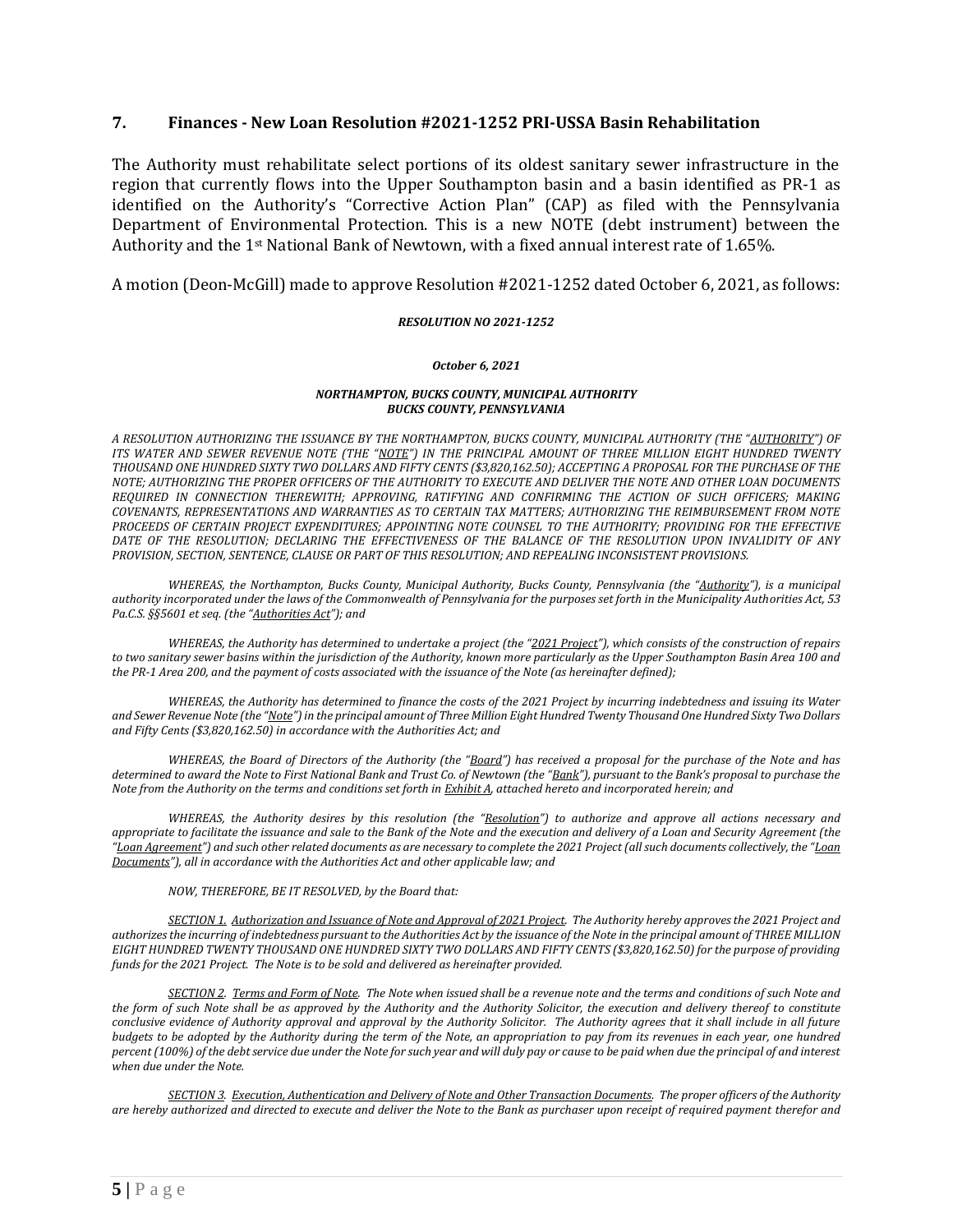*upon compliance with all of the conditions precedent to such delivery required by the Authorities Act, this Resolution and the Loan Documents. Furthermore, the proper officers of the Authority are hereby authorized and directed to execute and delivery the Loan Agreement and all other*  Loan Documents and to take such other action as may be necessary or appropriate in order to effectuate the issuance, sale and delivery of the *Note and the consummation of the 2021 Project, all in accordance with the Resolution, the Authorities Act and the Loan Documents and all substantially in the forms of such documents as may be approved by the Authority and the Authority Solicitor, the execution and delivery thereof to constitute conclusive evidence of Authority approval of the Loan Documents (including, without limitation, all instruments and documents attached as exhibits thereto) and approval by the Authority Solicitor. The Note and the other Loan Documents shall be executed either by the Chairman or Vice Chairman of the Authority and shall have the corporate seal of the Authority affixed thereto and be duly attested by the Secretary or Assistant Secretary (or any acting Secretary or Assistant Secretary appointed for such purpose) of the Authority.*

*SECTION 4. Federal Tax Covenants. The Authority hereby covenants that it will at all times do and perform all actions and things within its power which are necessary or desirable in order to assure that interest paid on the Note will, for purposes of federal income taxation, be and remain excludable from the gross income of the recipients thereof and that it will refrain doing or performing any act or things that would cause such interest not to be so excludable and to otherwise comply with the requirements of Sections 103 and 141 through 150 of the Internal Revenue Code of 1986, as amended (the "Code"). The Authority further covenants that it will make no investment or other use of the proceeds of the Note, which, if such investment or use had been reasonably expected on the date of issuance of the Note, would cause the Note*  to be "arbitrage bond" within the meaning of Section 148 of the Code, and the regulations applicable thereto and that this covenant shall *extend throughout the term of the Note and shall apply to all amount which are proceeds of the Note for purposes of said section and regulations. Neither the Treasurer nor any other official or agent of the Authority shall make any investment inconsistent with the foregoing covenant. The Treasurer and all other Authority officials responsible for investment shall follow the advice or direction of note counsel for the Authority ("Note Counsel") as to investments, which may be made in compliance with this covenant. The appropriate officers of the Authority are hereby authorized to execute a tax compliance agreement (the "Tax Compliance Agreement") to carry out the foregoing covenants. The Tax Compliance Agreement shall be in the form acceptable to the Authority's Note Counsel, with such changes as may be approved by the officer executing the Tax Compliance Agreement, upon the advice of Note Counsel, such approval to be conclusively evidenced by such officer's execution of the Tax Compliance Agreement. If required by the Tax Compliance Agreement, there shall be established a "bond rebate fund," which shall be held and maintained by the Authority in accordance with the Tax Compliance Agreement, separate and apart from other funds of the Authority. The foregoing tax covenants may be excused or modified if, and to the extent that, the Authority receives an opinion of nationally recognized Note Counsel that such modification or absence of compliance will not adversely affect the exemption from federal income taxation of interest on the Note.* 

*SECTION 5. Qualified Tax-Exempt Obligations. In accordance with the Code, the Authority hereby represents and warrants, after due investigation and to the best of its knowledge, that: (i) the Note is not a "private activity bond" within the meaning of Section 141 of the Code, and (ii) the aggregate face amount of "qualified tax-exempt obligations" within the meaning of Section 265(b)(3)(B) of the Code (which includes qualified 501(c)(3) bonds but not any other private activity bond) issued or to be issued by the Authority (and all other issuers which must be aggregated with the Authority pursuant to the Code), including the Note, but excluding current refunding obligations not required to*  be taken into account for purposes of that Section of the Code and further excluding those bonds "deemed designated" under the Code, is not reasonably expected to exceed \$10,000,000 during the 2021 calendar year. The Authority hereby designates the Note to be a "qualified tax*exempt obligation" within the meaning of Section 265(b)(3)(B) of the Code. The Authority hereby authorizes the proper officers of the Authority to execute a certificate to the effect at the time of the issuance of the Note.*

*SECTION 6. Reimbursement of Certain Expenditures. The Authority hereby expresses its official intent to obtain reimbursement from the proceeds of the Note for capital costs of the 2021 Project which either (i) have been paid by it within sixty (60) days prior to the date of adoption of this Resolution, (ii) will be paid by it on or after the date of adoption of this Resolution and before the date of*  issuance of the Note, (iii) constitute "preliminary expenditures" within the meaning of United States Treasury Regulation 1.150-2(f)(2), or (iv) *are reimbursable under the de minimis rule of United States Treasury Regulation 1.150-2(f)(1).*

*SECTION 7. Appointment of Note Counsel. In connection with the issuance of the Note, the Authority hereby appoints the firm of Obermayer Rebmann Maxwell & Hippel LLP as Note Counsel.*

*SECTION 8. Further Actions. The Chairman or Vice Chairman and Secretary or Assistant Secretary (or any Acting Secretary or Assistant Secretary appointed for such purpose), or any duly appointed successors, as the case may be, in the name of and on behalf of the Authority are hereby authorized to execute any agreements, instruments or documents and to do or cause to be done any and all acts and things deemed necessary or appropriate for the carrying out of the purposes of this Resolution and to comply with the Authorities Act and the Loan Documents.*

*SECTION 9. Ratification. The Authority approves, ratifies and confirms all actions heretofore taken by officers of the Authority in connection with the undertakings herein contemplated.*

*SECTION 10. Severability. In the event any provision, section, sentence, clause or part of this Resolution shall be held to be invalid, such invalidity shall not affect or impair any remaining provision, section, sentence, clause or part of this Resolution, it being the intent of the Authority that such remainder shall be and shall remain in full force and effect.*

| SECTION 11. | Repealer. All prior resolutions or parts thereof inconsistent herewith are hereby repealed.              |
|-------------|----------------------------------------------------------------------------------------------------------|
| SECTION 12. | Effective Date. This Resolution shall take effect on the earliest date permitted by the Authorities Act. |

passed with 5 ayes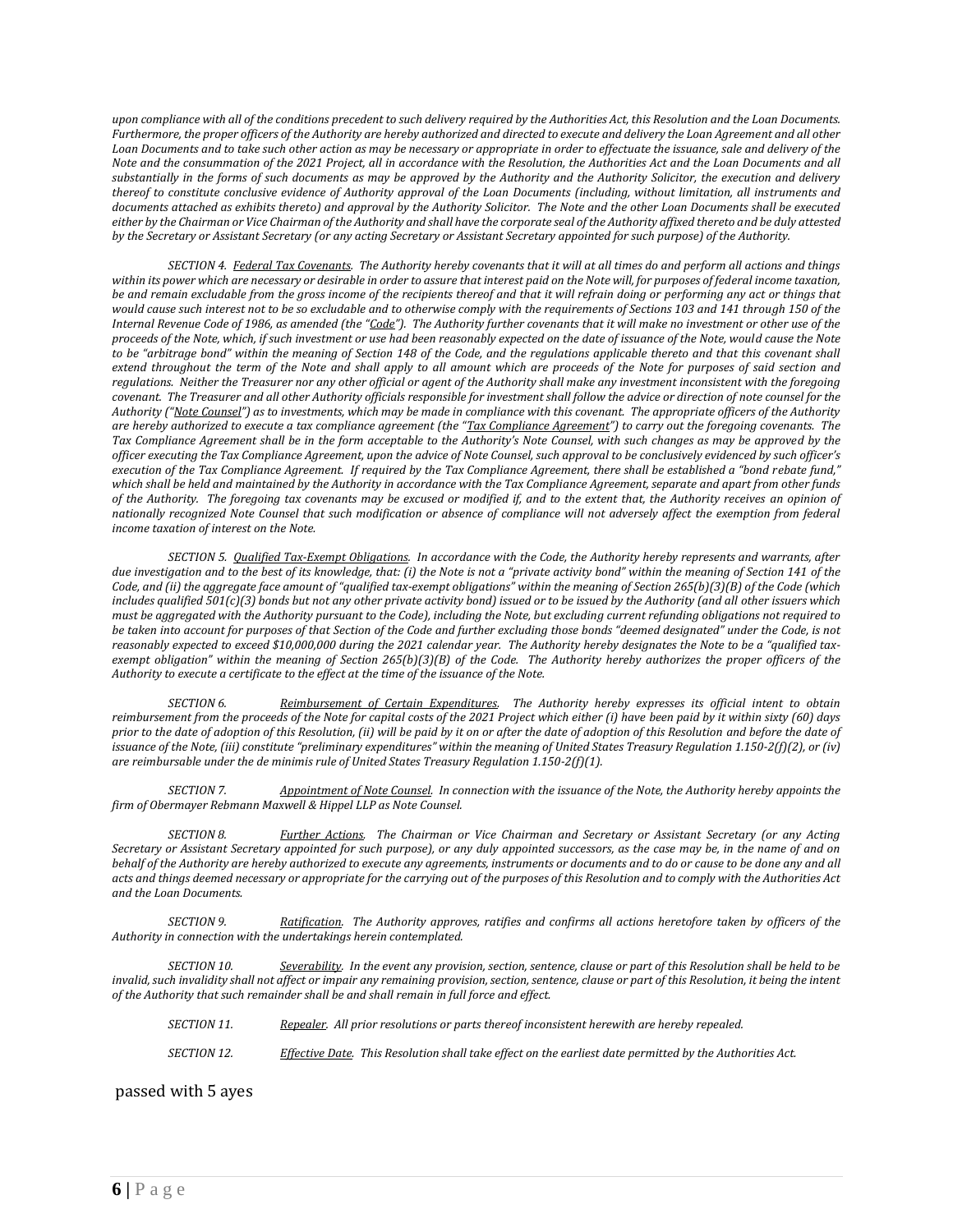# **8. Acceptance of Dedication – Leehurst Land Development**

A motion (O'Donnell-McGill) made to accept dedication from Toll Brothers (Leehurst Land Development) for the public water facilities valued at \$327,970.00 and public sewer facilities valued at \$200,893.00 and further move releasing all Letters of Credit previously posted for this land development. This approval is subject to the developer providing resolution on all outstanding issues by October 31, 2021, to the satisfaction of the Authority Engineer and Solicitor, passed with 5 ayes.

# **9. Acceptance of Dedication – Holland Estates**

A motion (McGill-O'Donnell) made to accept dedication from Holland Estates LP for the public water facilities valued at \$55,400.00 and public sewer facilities valued at \$45,375.00 and further move releasing all Letters of Credit previously posted for this land development. This approval is subject to the developer providing resolution on all outstanding issues by October 31, 2021, to the satisfaction of the Authority Engineer and Solicitor passed with 5 ayes.

# **10. Woods Pump Station-Replacement Pump – CP-2021-S-22**

A motion (Deon-Rehm) made to approve the purchase of one (1) Fairbank Sanitary Sewer Pump from Kappe Associates Inc. of Emmaus Pennsylvania in accordance with their proposal dated August 3, 2021, in the amount of \$34,390.00 under Pennsylvania COSTARS™ Cooperative Purchasing Agreement Contract No. 016-096 under NBCMA Project #CP-2021-S-22 passed with 5 ayes.

# **11. Vehicle Purchase – CP-2022-W-15 Ford F-350 SD Super Cab**

A motion (McGill-O'Donnell) made to award the vehicle purchase of one 2022 Ford F-350 SD Super Cab under Capital Project #CP-2022-W-15 to Chapman Ford of Horsham in accordance with their quote No. 08102021 dated 8/10/2021 under Pennsylvania COSTARS™ Cooperative Purchasing Agreement Contract, Vendor contract #25-170 and outfitted under the direction of Chapman Ford of Horsham to Mid-Atlantic, LLC Lancaster Truck Bodies in accordance with their Quotation No. 075412 under Pennsylvania COSTARS™ Contract 25-206 for a total purchase price of \$73,969.00 passed with 5 ayes.

## **12. Vehicle Purchase – CP-2022-W-16 Ford F-350 4X4 Regular Cab**

A motion (McGill-Rehm) made to award the vehicle purchase of one 2022 Ford F-350 SD Regular Cab under Capital Project #CP-2022-W-16 to Chapman Ford of Horsham in accordance with their quote No. 08112021 dated 8/10/2021 under Pennsylvania COSTARS™ Cooperative Purchasing Agreement Contract, Vendor contract #25-170 in the amount of \$40,393.00 passed with 5 ayes.

## **13. Fixed Based Network Antenna's/Water System CP-2022-W-14**

A motion (Farling-McGill) made to purchase the required "Neptune" fixed base antennas and related equipment as provided on Quote No. 5570 dated September 16, 2021, in the amount of \$48,389.92 from RIO Supply Inc. of Lebanon, Pennsylvania passed with 5 ayes.

# **14. Contract 1-W-21 Roof Repair**

A motion (McGill-O'Donnell) made to award Contract 1-W-21 Roof Repair at 500 Upper Holland Road to Hulton Contracting of Line Lexington, PA in in the amount of \$116,820.00 passed with 5 ayes.